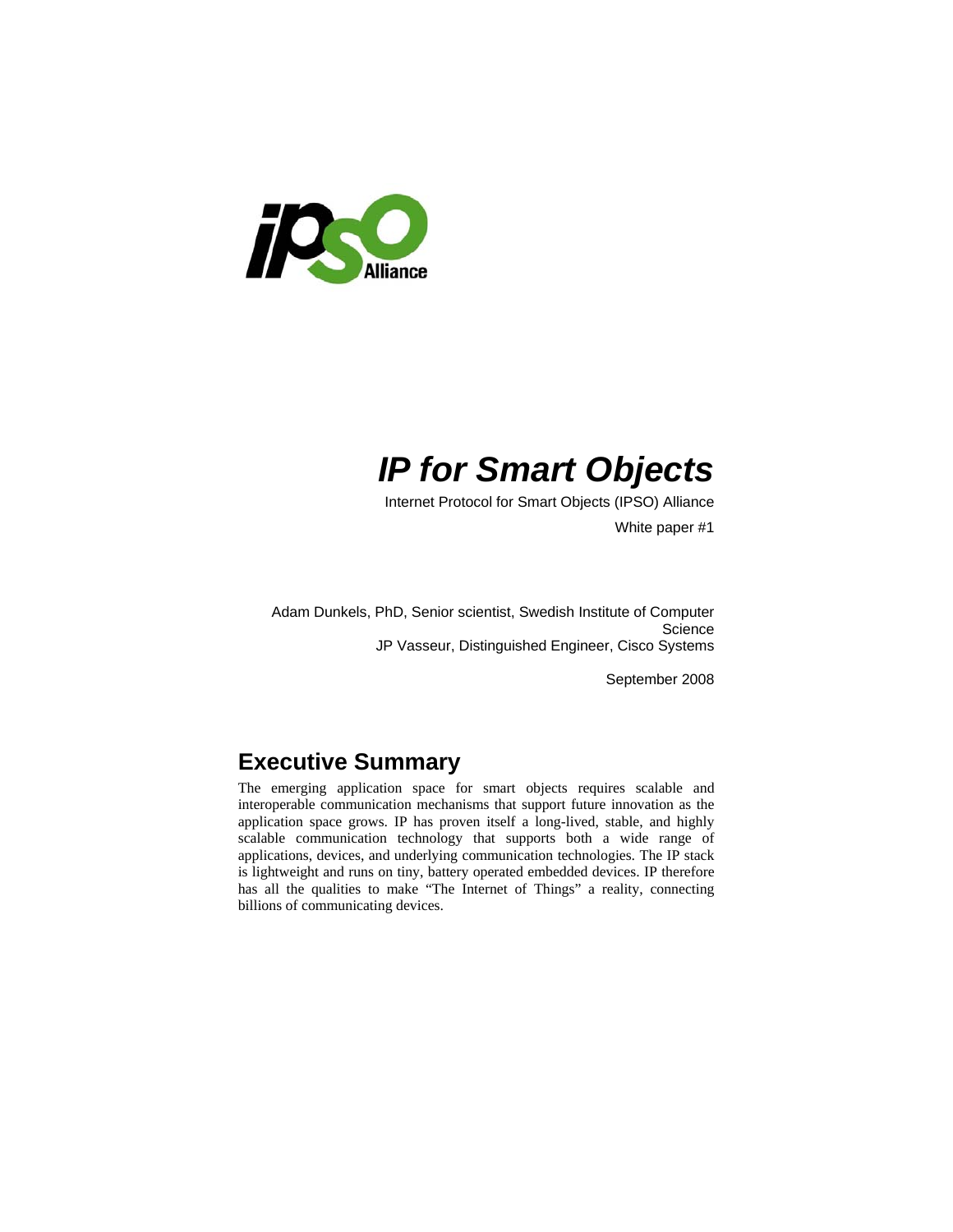### **Introduction**

Smart objects are small computers with a sensor or actuator and a communication device, embedded in objects such as thermometers, car engines, light switches, and industry machinery. Smart objects enable a wide range of applications in areas such as home automation, building automation, factory monitoring, smart cities, structural health management systems, smart grid and energy management, and transportation. Until recently, smart objects were realized with limited communication capabilities, such as RFID tags, but the new generation of devices has bidirectional wireless communication and sensors that provide real-time data such as temperature, pressure, vibrations, and energy measurement. Smart objects can be battery-operated, but not always, and typically have three components: a CPU (8-, 16- or 32-bit micro-controller), memory (a few tens of kilobytes) and a low-power wireless communication device (from a few kilobits/s to a few hundreds of kilobits/s). The size is small and the price is low: a few square mm and few dollars.

The technical development in low-cost sensors and actuators combined with low-power communication technologies such as IEEE 802.15.4, low-power WiFi, and power line communication has been rapid. Nevertheless, the emergence of smart object applications has not been as fast because the large number of proprietary or semi-closed systems has lead to partial and noninteroperable solutions.

The current situation for smart objects is similar to what computer networks looked like about two decades ago: islands of computers communicating with their own protocol, for example SNA, IPX, and Vines, interconnected by complex multi-protocol gateways. Subsequently, these architectures evolved to IP-based tunneling mechanisms such as DLSw or XOT. Today, these networks operate on fully end-to-end IP-based architectures.

Many of today's non-IP-based sensor architectures are evolving toward a protocol-translation gateway model, similar to the path computer networks went through before quickly moving to fully IP-based architectures. *Have we not learnt from the past?* Protocol gateways are inherently complex to design, manage, and deploy. The network fragmentation leads to non-efficient networks because of inconsistent routing, QoS, transport and network recovery techniques. End-to-end IP architectures are widely accepted as the only alternative to design scalable and efficient networks of large numbers of communicating devices.

## **The Internet of Things: IP for Smart Objects**

To support the large number of emerging applications for smart objects, the underlying networking technology must be inherently scalable, interoperable, and have a solid standardization base to support future innovation as the application space grows.

IP has proven itself a long-lived, stable, and highly scalable communication technology that supports both a wide range of application, a wide range of devices, and a wide range of underlying communication technologies. The layered architecture of IP provides a high level of flexibility and innovation. IP already supports a plethora of applications, such as email, the World Wide Web, Internet telephony, video streaming, and collaborative tools. Over the past 20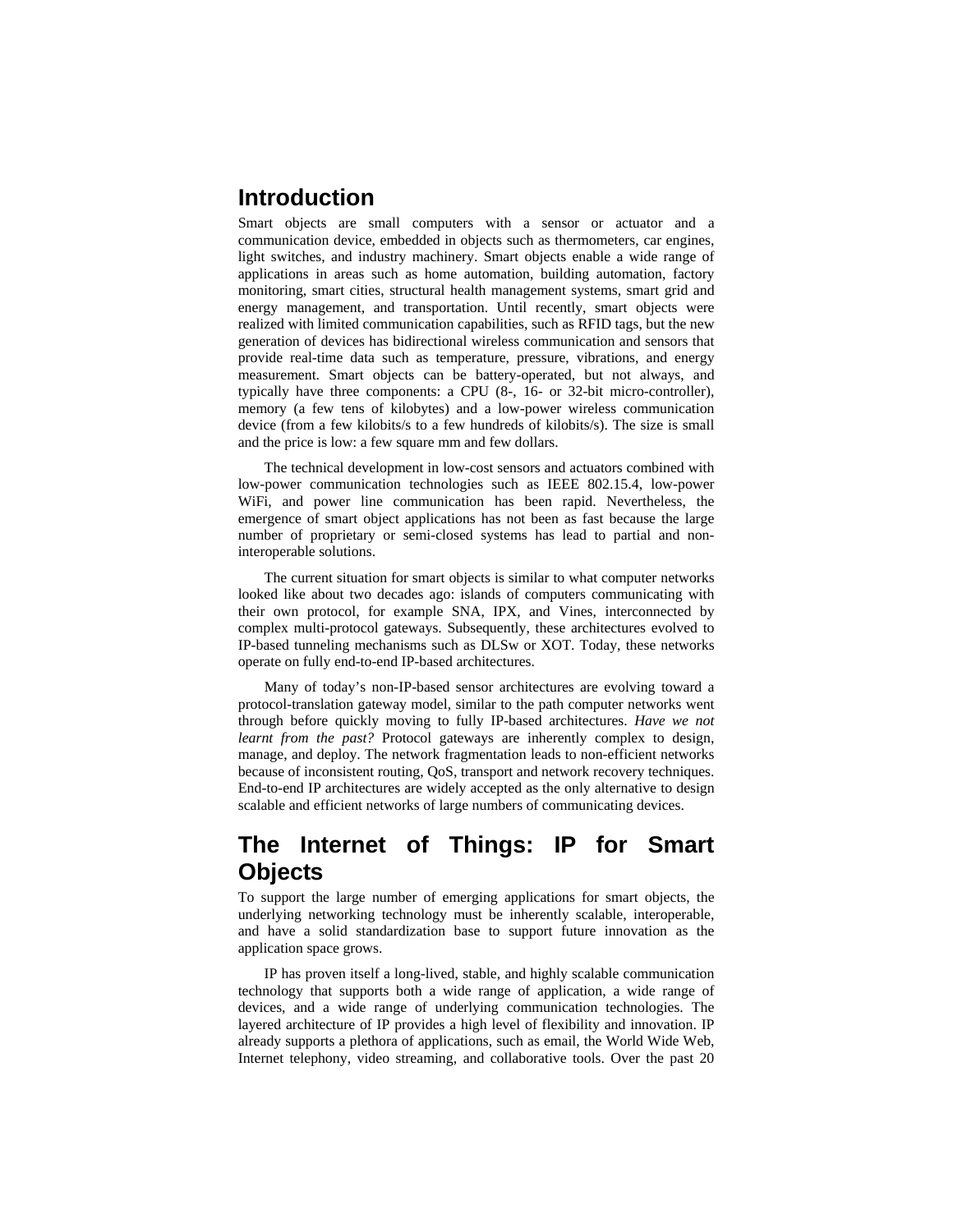years, IP has evolved to support new mechanisms for high availability, enhanced security, support of Quality of Service (QoS), real-time transport, and Virtual Private Networks (VPNs).

IP has a long history as a communication mechanism for general-purpose PC computers and network servers. It was therefore long believed that IP was too heavy weight to run on highly constrained devices. Several recent lightweight IP stacks have shown, however, that lightweight IP stacks can be designed to meet the requirements of light footprint devices with a few kilobytes of RAM and ROM, limited processing power and severe energy constraints.

IP provides standardized, lightweight, and platform-independent network access to smart objects and other embedded networked devices. The use of IP makes devices accessible from anywhere and from anything; general-purpose PC computers, cell phones, PDAs as well as database servers and other automated equipment such as a temperature sensor or a light bulb.

IP runs over virtually any underlying communication technology, ranging from high-speed wired Ethernet links to low-power 802.15.4 radios and 802.11 (WiFi) equipment. For long-haul communication, IP data is readily transported through encrypted channels over the global Internet.



## **IP: and Open and Flexible Standard**

**Figure 1.** The layered IP architecture,

IP is based on a layered architecture as shown in Figure 1. IP runs over a wide variety of Physical and MAC layers and is therefore media-independent, ranging from low-power radios such as 802.15.4 and 802.11 (WiFi) through long-range radio technology such as GPRS and 3G, to high-speed wired Ethernet, and multi-gigabit links.

The IP layer is responsible for packet delivery across the network: addressing of hosts, packet forwarding, and routing. Every IP packet carries the address of the destination, and the IP network forwards the packet through the network until it reaches its destination according to the paths computed by the routing engine (dynamically recomputed upon network failures). IP also supports differentiated services where IP packets can support a range of Class of Service. IP packets are marked (colored) typically at the edge of the network and if congestion occurs along the forwarding path differentiated forwarding treatments such as queuing and congestion avoidance mechanisms are triggered according to the required QoS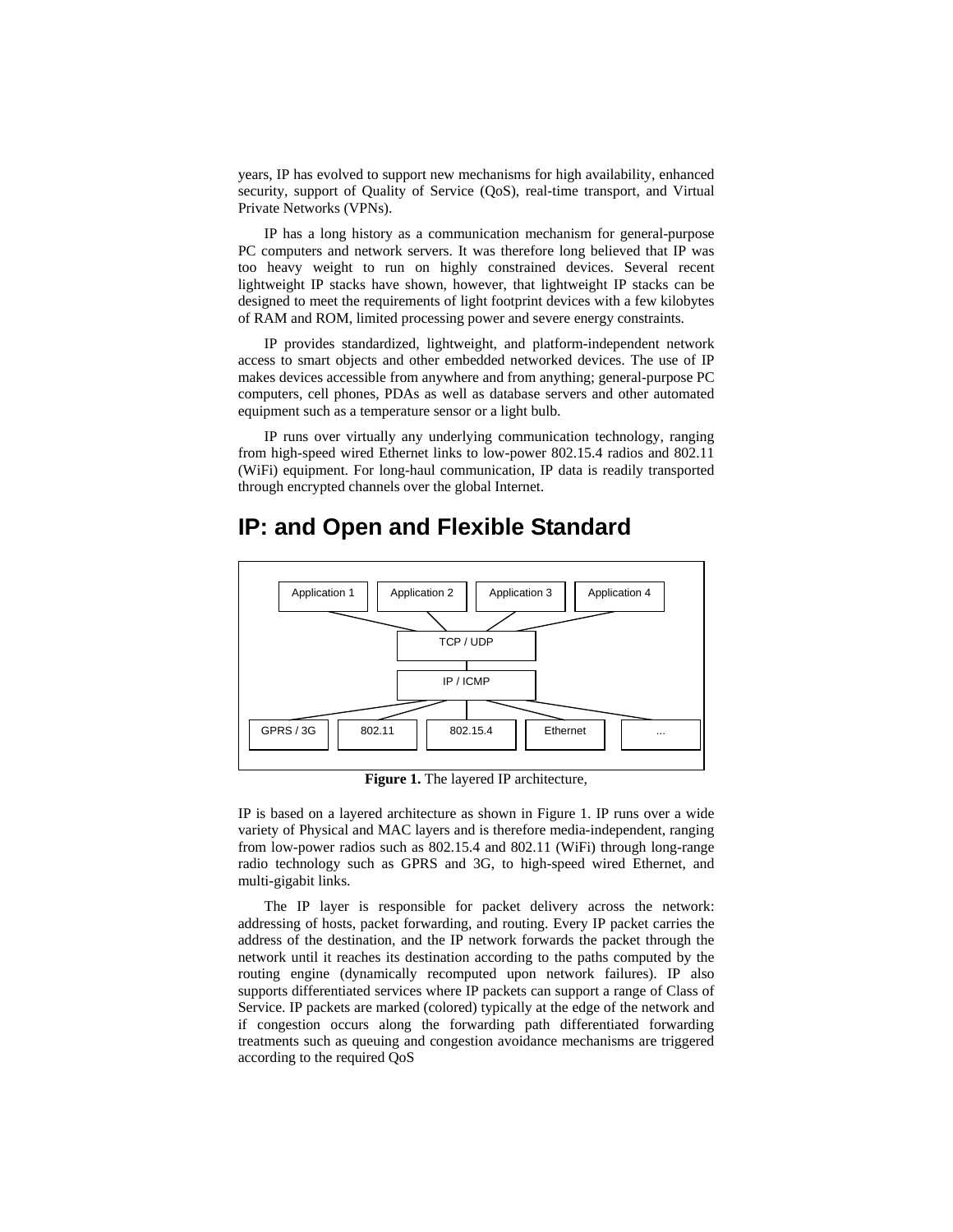ICMP does error reporting on behalf of IP. In IPv6, ICMP is also used for address auto configuration and neighbor discovery.

UDP provides a best-effort datagram service, where applications send chunks of data to other applications, with no delivery guaranty and flow control. Applications running on top of UDP therefore must detect and recover from lost datagrams, if 100% reliability is necessary. UDP is typically used for data where immediate delivery is more important than 100% reliability, such as IP telephony and real-time data streaming.

TCP provides a reliable packet transport layer. The data is reliably delivered, as long as there is a network path between the endpoints. TCP support sophisticated flow control mechanisms thanks to adaptive windowing techniques.

The IP packets consist of application data and a set of headers. The packet headers contain protocol data such as addresses, sequence numbers, and flags. Each protocol in the stack adds its own header to the packets.

For low-power and low-speed links, the headers can be compressed in a way that avoids the transmission of redundant bits of header data. A recent example of how header compression enables low-power operation is the 6lowpan effort which provides IPv6 transport over a low-power 802.15.4 radio. 6lowpan compresses the standard 48 bytes of the IPv6 and UDP headers down to 6 bytes for the common case.

#### *IP is Open*

The Internet Engineering Task Force (IETF) is the open recognized International Standards Organization (ISO) in charge of standardizing the IP protocol. The IETF was formed in 1986 and is organized into working groups, each with a specific charter and set of milestones. The working groups are organized into several areas, such as routing, transport, and security.

The IP protocol suite is standardized in the form of documents, called RFCs. Each RFC document specifies a part of the protocol suite. For example, RFC791 specifies IPv4, RFC792 specifies UDP, RFC793 specifies TCP, and RFC2460 specifies IPv6.

Two IETF working group are currently standardizing IP protocols for smart objects: 6lowpan (IPv6 over IEEE 802.15.4<sup>1</sup>) and ROLL (Routing Over Low power and Lossy networks<sup>2</sup>).

#### *IP is Lightweight*

l

IP used to be believed to be heavyweight, but the small footprint of many recent lightweight IP stacks has successfully refuted this belief. A small memory footprint is essential for operation on the low-power, low-cost microcontrollers of smart objects. The available memory of such microcontrollers typically is on the order of a few kilobytes. Power budgets are constrained, requiring low-power communication solutions.

Memory-efficient implementations of the IP stack show that IP can successfully work in as little as a few kilobytes of RAM, and require less than 10 kilobytes of ROM. Figure 2 shows the memory footprint of five embedded

<sup>1</sup> http://www.ietf.org/html.charters/6lowpan-charter.html

<sup>2</sup> http://www.ietf.org/html.charters/roll-charter.html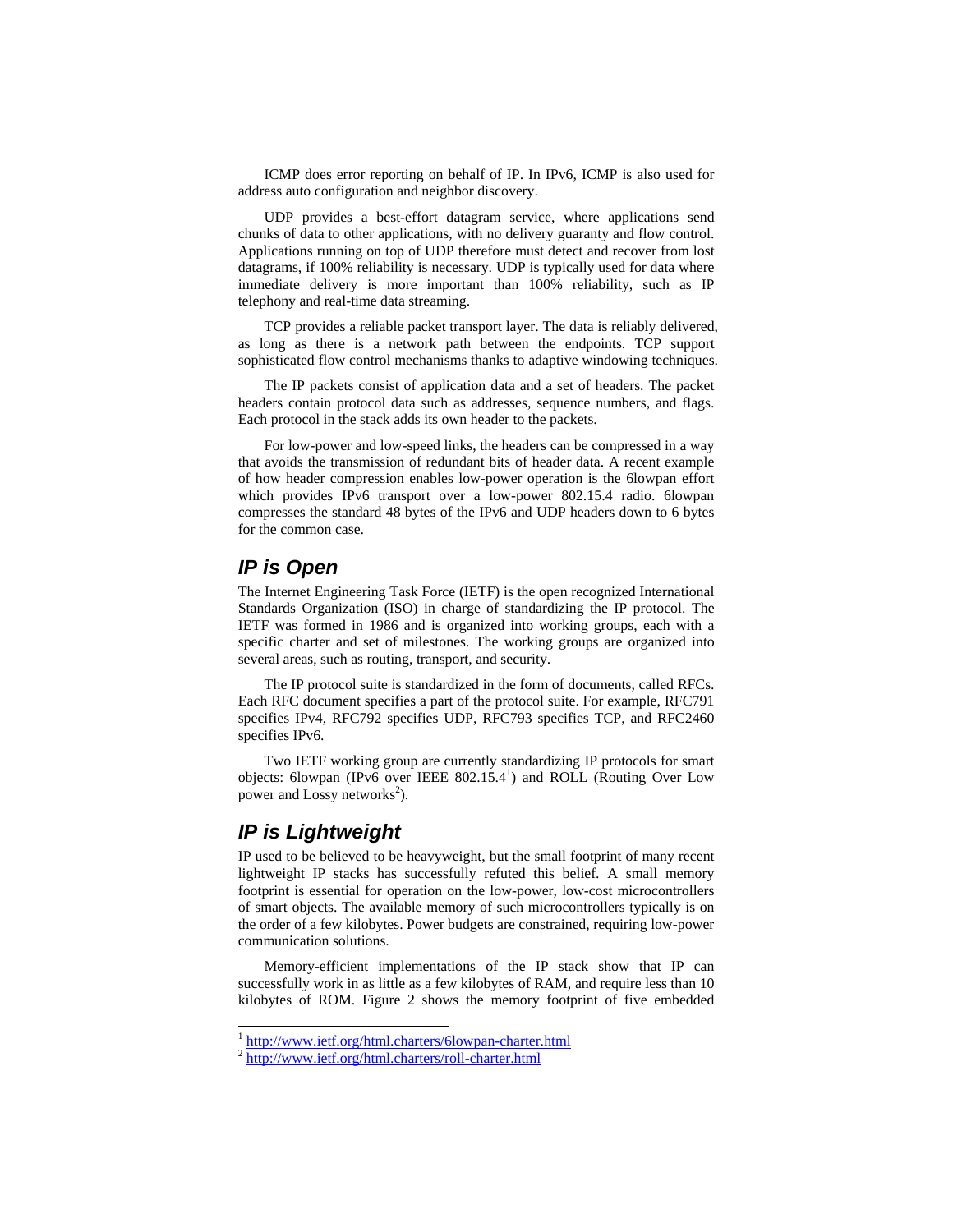TCP/IP stacks: the open source uIP stack from the Contiki operating system, one commercially available TinyOS-based IPv6 stack, the commercially available NanoStack, and the open source lwIP stack. Their footprint is around 10 kilobytes, except for lwIP that is around 20 kilobytes.



**Figure 2.** Memory footprint for five embedded TCP/IP stacks..

For power-constrained devices, recent standardization work has made IP power-efficient enough to run over sub-milliwatt radio links such as 802.15.4. Such low-power operation enables years of lifetime on typical AA batteries, even for multi-hop routing nodes.

#### *IP is Versatile*

IP is used for a wide range of applications, on a wide range of devices, and over a wide range of underlying network technologies. IP provides an open platform that allows for future innovation as the application space for smart objects evolves beyond today's visions.

IP supports virtually any type of application, including low-data rate applications such as remote device control delay-sensitive applications such as Internet telephony, large-size bulk data transfer such as file downloads, and high-data rate with stringent QoS requirements applications such as high definition TV. This diversity is enabled by the well-tested and well-engineered design of IP and its flexible, layered architecture.

Virtually any device supports IP networking, from high-end server clusters and high-speed disk racks, to cell phones and low-cost embedded devices. Although IP was originally designed for communication between computers, the flexibility inherent to IP has made it possible to interconnect very different types of devices and support a wide variety of applications.

#### *IP is Ubiquitous*

IP is available in most, if not all, operating systems for general-purpose computers and servers, and there is an ever-growing body of software available for IP networking for embedded systems. Both commercially licensed and open source implementations are generally available: general-purpose operating systems such as Microsoft Windows and Linux or micro-controller operating systems such as Contiki, TinyOS, and FreeRTOS. Most software packages also provide the necessary device drivers for the underlying communication hardware.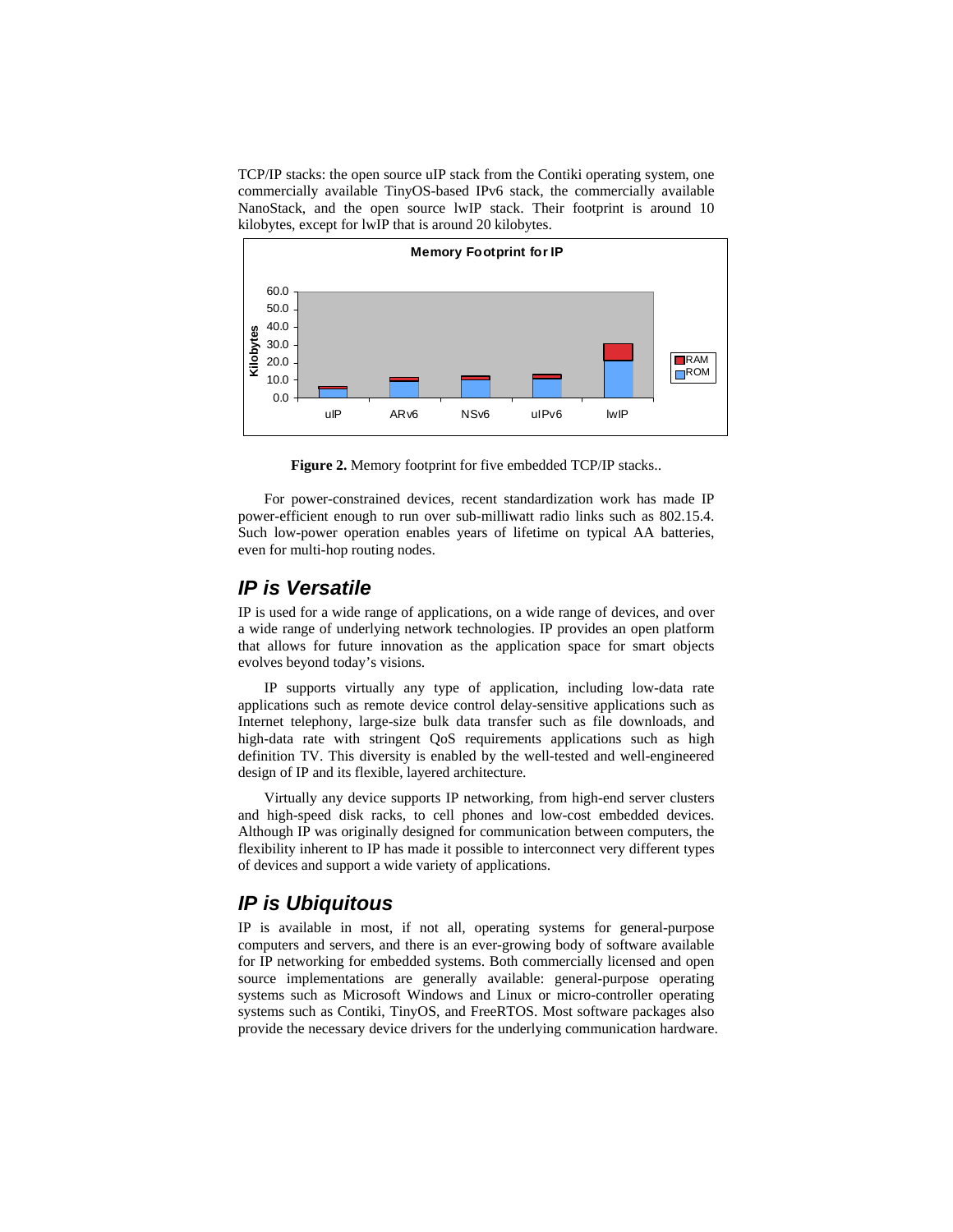Most, if not all, networks provide IP access. It is possible today to get lowcost IP access both through wired connections such as DSL and through wireless offerings over 3G wireless networks. Last-hop IP access through technologies such as 802.11 (WiFi) is also available at hotspots.

#### *IP is Scalable*

With the global Internet, IP has proven itself to be inherently scalable. No other networking technology has ever been deployed and tested at such an immense scale and with such a large number of devices. As smart objects will connect an even larger number of devices than that of the existing Internet, scalability is a primary concern.

The next generation Internet protocol, IPv6, expands the address space of IP to  $2^{128}$ . Such a large address space has been said to be enough to provide every grain of sand on the planet with an IP address.

#### *IP is Manageable*

Management in IP networks is done with a suite of well-understood network management protocols and mechanisms, for which a wide range of commercial and open source toolsets are available. Within the IP architecture, naming is done with the DNS protocol. Dynamic address assignment and network setup is done with the DHCP protocol. Network management is done with the SNMP protocol. And DNS, DHCP, SNMP are few a few examples of protocols that smart objects can reuse at no cost. Leveraging existing mechanisms, IP for smart objects do not need to reinvent the wheel in each of these instances.

#### *IP is Stable*

The IP standard has existed for nearly 30 years. Although the standard has been updated several times over the years, its foundation as a packet-based communication technology has remained firm. Because IP forms the basis of the Internet, IP will continue to exist well into the future.

Because of its prevalence, IP has a large, well-established knowledge base. Network administrators, network architects, and developers have learned IP over decades of training and education.

#### *IP is End-to-End*

IP provides end-to-end communication between devices, without intermediate protocol translation gateways. Protocol gateways are inherently complex to design, manage, and deploy. The objective of a gateway is to translate or map between two or more protocols. Such translation, however, typically requires significant semantic and functional translation for the protocols to work together. Mechanisms on both sides usually differ significantly, thus requiring the adoption of a "least common denominator" approach that leads to non-efficient networks because of inconsistent routing, QoS, transport and network recovery techniques. With the end-to-end architecture of IP, there are no protocol translation gateways involved.

With the IP end-to-end architecture, there is no single point of failure. Intermediate routers may fail, but the end-to-end communication will chose